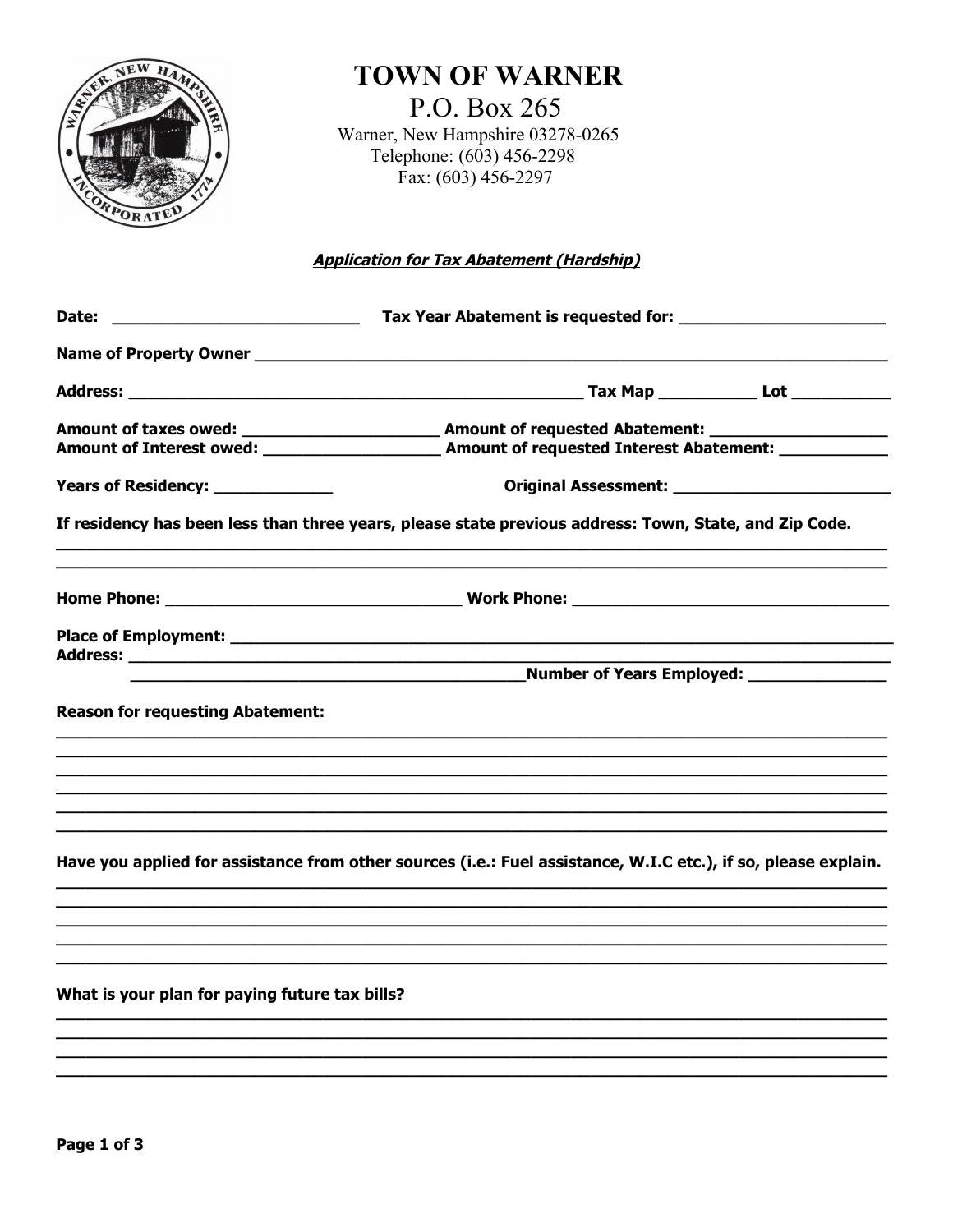**Items that must be included with this application:**

- **Application to be filled out in its entirety.**
- **Two most recent tax returns**
- **One month of bank account statements (checking and savings)**
- **Four most recent pay stubs If unemployed (Letter from unemployment and state paystubs)**

**\_\_\_\_\_\_\_\_\_\_\_\_\_\_\_\_\_\_\_\_\_\_\_\_\_\_\_\_\_\_\_\_\_\_\_\_\_\_\_\_\_\_\_\_\_\_\_\_\_\_\_\_\_\_\_\_\_\_\_\_\_\_\_\_\_\_\_\_\_\_\_**

**\_\_\_\_\_\_\_\_\_\_\_\_\_\_\_\_\_\_\_\_\_\_\_\_\_\_\_\_\_\_\_\_\_\_\_\_\_\_\_\_\_\_\_\_\_\_\_\_\_\_\_\_\_\_\_\_\_\_\_\_\_\_\_\_\_\_\_**

 **Total: \$ \_\_\_\_\_\_\_\_\_\_\_\_\_\_\_\_**

- **If married both individuals must submit information**
- **State interest and dividends tax form**

### **Please fill out the following information as accurately as possible:**

| $\triangleright$ Monthly Gross Household income: |  |
|--------------------------------------------------|--|
| (All contributions within the household)         |  |
| $\triangleright$ Alimony, Child support:         |  |
| <b>State or Local Aide:</b>                      |  |
| <b>Additional Sources of Income:</b>             |  |
| (Explain below)                                  |  |

**\_\_\_\_\_\_\_\_\_\_\_\_\_\_\_\_\_\_\_\_\_\_\_\_\_\_\_\_\_\_\_\_\_\_\_\_\_\_\_\_\_\_\_\_\_\_\_\_\_\_\_\_\_\_\_\_\_\_\_\_\_\_\_\_\_\_\_\_\_\_\_**

**List of assets and the value of each asset:**

|                                                    | \$                                                                                                                                                                                                                                                                                                                                                                                                                                          |
|----------------------------------------------------|---------------------------------------------------------------------------------------------------------------------------------------------------------------------------------------------------------------------------------------------------------------------------------------------------------------------------------------------------------------------------------------------------------------------------------------------|
|                                                    |                                                                                                                                                                                                                                                                                                                                                                                                                                             |
|                                                    |                                                                                                                                                                                                                                                                                                                                                                                                                                             |
|                                                    |                                                                                                                                                                                                                                                                                                                                                                                                                                             |
|                                                    |                                                                                                                                                                                                                                                                                                                                                                                                                                             |
|                                                    | $\textbf{Total: } \$ \begin{tabular}{c} \textbf{1} & \textbf{2} & \textbf{3} & \textbf{5} \\ \hline \textbf{5} & \textbf{6} & \textbf{7} & \textbf{8} \\ \textbf{1} & \textbf{1} & \textbf{1} & \textbf{1} \\ \textbf{2} & \textbf{1} & \textbf{1} & \textbf{1} \\ \textbf{2} & \textbf{1} & \textbf{1} & \textbf{1} \\ \textbf{2} & \textbf{1} & \textbf{1} & \textbf{1} \\ \textbf{3} & \textbf{1} & \textbf{1} & \textbf{1} \\ \textbf{$ |
| <b>Expenses:</b>                                   |                                                                                                                                                                                                                                                                                                                                                                                                                                             |
| Mortgage payment: (taxes included yes ____ no ____ | \$_                                                                                                                                                                                                                                                                                                                                                                                                                                         |
| <b>Monthly Electric:</b>                           |                                                                                                                                                                                                                                                                                                                                                                                                                                             |
| Gas:                                               |                                                                                                                                                                                                                                                                                                                                                                                                                                             |
| Oil:                                               |                                                                                                                                                                                                                                                                                                                                                                                                                                             |
| <b>Phone:</b>                                      |                                                                                                                                                                                                                                                                                                                                                                                                                                             |
| Food:                                              |                                                                                                                                                                                                                                                                                                                                                                                                                                             |
| <b>Insurance payment:</b>                          |                                                                                                                                                                                                                                                                                                                                                                                                                                             |
| Child support:                                     |                                                                                                                                                                                                                                                                                                                                                                                                                                             |
| <b>Car Payment:</b>                                |                                                                                                                                                                                                                                                                                                                                                                                                                                             |
| <b>Clothes:</b>                                    |                                                                                                                                                                                                                                                                                                                                                                                                                                             |
| Misc.: (Explain)                                   |                                                                                                                                                                                                                                                                                                                                                                                                                                             |
|                                                    |                                                                                                                                                                                                                                                                                                                                                                                                                                             |
|                                                    |                                                                                                                                                                                                                                                                                                                                                                                                                                             |

 **Total: \$ \_\_\_\_\_\_\_\_\_\_\_\_\_\_\_\_\_\_\_**